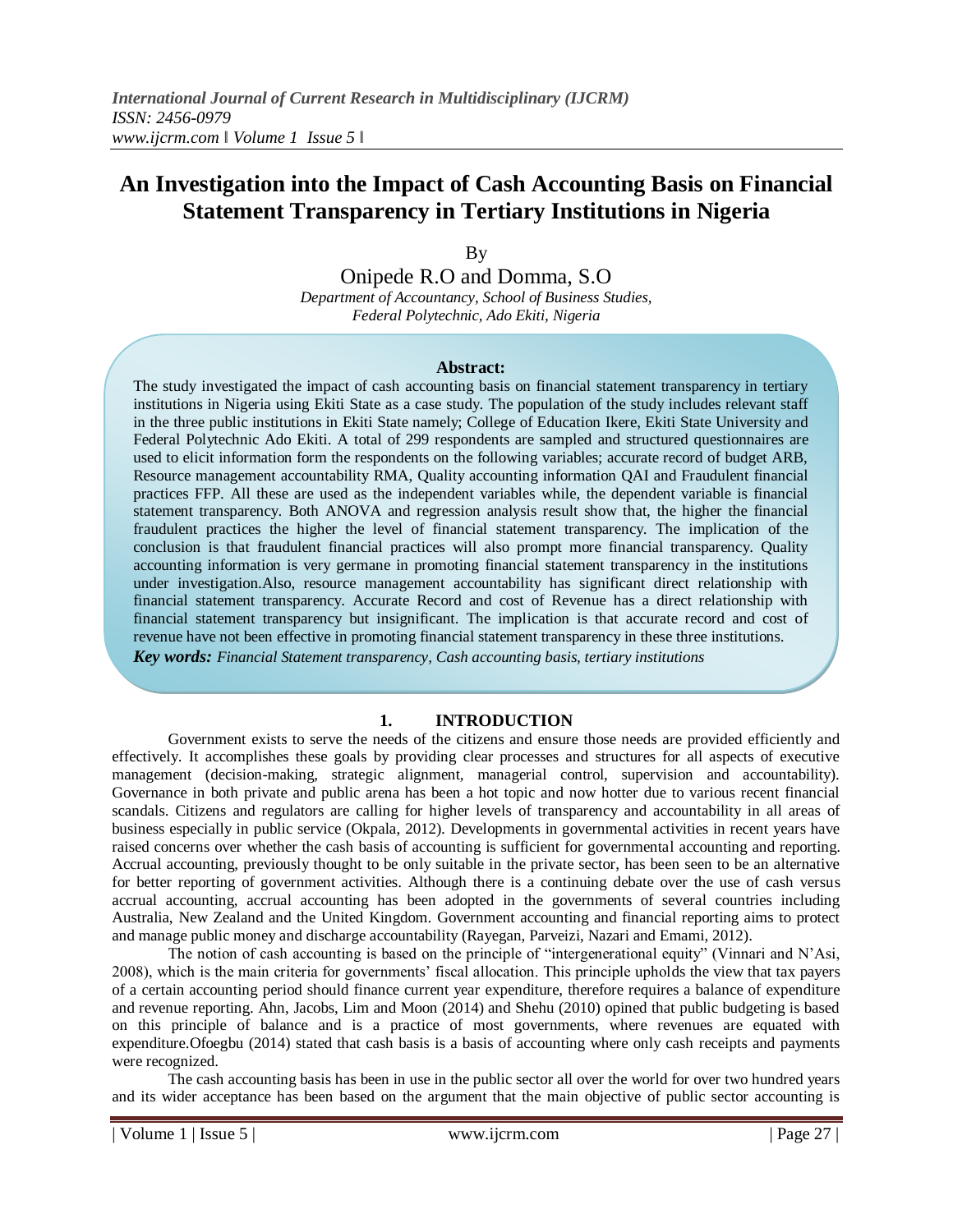protection of public fund (Pallot, 2001). Government budgets are also cash based, so it becomes very easy to verify compliance with the budget through direct comparison of budgeted amount and actual expenditure (Barret, 2006). Chan (2003) opined that cash-based accounting has the virtues of simplicity and is applicable in many government institutions, due to dearth of skilled accountants and where financial management is seen as of lesser importance than legal compliance. Though, cash accounting is adjudged as a good accounting basis for government accounting purpose; it has been criticized for its susceptibility to manipulations, ability to provide misleading view of state of affairs of government, and inconsistency in the treatment of transactions (Ibanichuka and James, 2014; Irvine, 2011; Izedonmi and Ibadin, 2013).

Transparency in financial statement has emerged as one of the most widely used characterizations of desirable financial reporting in recent years and it is a widely cited prescription in the financial press for a variety of financial reporting inadequacies, including financial reporting fraud, aggressive reporting, off balance sheet practices and inadequate or fuzzy transactions, but the concept is not directly used in the official FASB conceptual framework as a fundamental characteristic of good financial reporting, although it is implied (Mensah, Nguyen, Prattipati, 2006). Transparency comprises all means of facilitating citizens access to information and their understanding of decision-making mechanism, public sector transparency begins with the clear application of standards and access to information (Adegbite, 2010). Ofoegbu (2014) stated that transparency is the openness with which government business is conducted which implies that people can clearly see the activities of government and understand what the government is doing. It requires openness which makes it easier for those outside the government to monitor and evaluate the performance of the government and its consistency with the policy intentions for fairness, propriety and sound stewardship.

IMF (2012) stated that financial transparency is the clarity, reliability, frequency, timeliness, and relevance of public fiscal reporting and the openness to the public of the government"s fiscal policy-making process.The financial transparency of financial statement captures the intensity and timeliness of financial disclosures, and their interpretation and dissemination by analysis and the media (Bushman, Joseph and Smith, 2003). Financial transparency means that an outsider should be able to easily read and understand the financial statements of a company. Transparency plays an essential role in accessing outside capital and reducing the cost of capital because it reduces information risk – that is, the risk of losses due to lack of availability of information or information uncertainty (GIIRS, 2010 ). Financial transparency is the timely, meaningful and reliable disclosures about a company's financial performance (Sec, 2002).

There have been many empirical researches on financial transparency in public institutions and they showed that: articulation between cash based accounting and accruals based accounting remains central to public service accountability, which should remain framed in a public service institutional order (Tiron andMutiu,2006; Yuri, 2013), perspectives for the assessment of public accountability which are democratic, constitutional and cybernetic rendered different types of accountability deficits (Bovens, 2006), public accountability has been reduced to financial accountability that undermines the "publicness" in public tertiary institutions (Narayan, 2013).

In Nigeria, research has showed that the: level of accountability is very poor, because the attributes of accessibility, comprehensiveness, relevance, quality, reliability and timely disclosure of economic, social and political information about government activities are completely non available or partially available for the citizens to assess the performance of public officers mostly the political office holders (Onuorah and Appah, 2012; Okpala, 2012), public accounting principles applied by government is inappropriate and ineffective and the control of public fund measures adopted is also inappropriate (Ibhahulu, 2012).Uremadu (2004) stated that Nigeria lost several hundred billions of Naira over the last few decades due to flagrant abuse of procedures lack, of transparency and merit in the award of contracts in the public sector and accountability quandary

However, some of the recent studies that have been carried out on financial transparency did not include the influence that cash basis has on financial statement transparency of public tertiary institutions. Therefore, this study tends to fill the gap by embarking on the effect of cash basis on financial statement transparency of public tertiary institutions in Nigeria using Ekiti State as a case study. However, to achieve this objective the following research questions come to mind: What is the influence of cash basis on fraudulent financial practices in public tertiary institutions?,What is the significance of cash basis on presentation of quality accounting information in public tertiary institutions among others.

## **2. LITERATURE REVIEW**

Yuri (2013) studied governmental accounting and austerity policies: accounting representations of public debt and deficit in Europe and abroad, using theoretical analysis. The study revealed how articulation between budgetary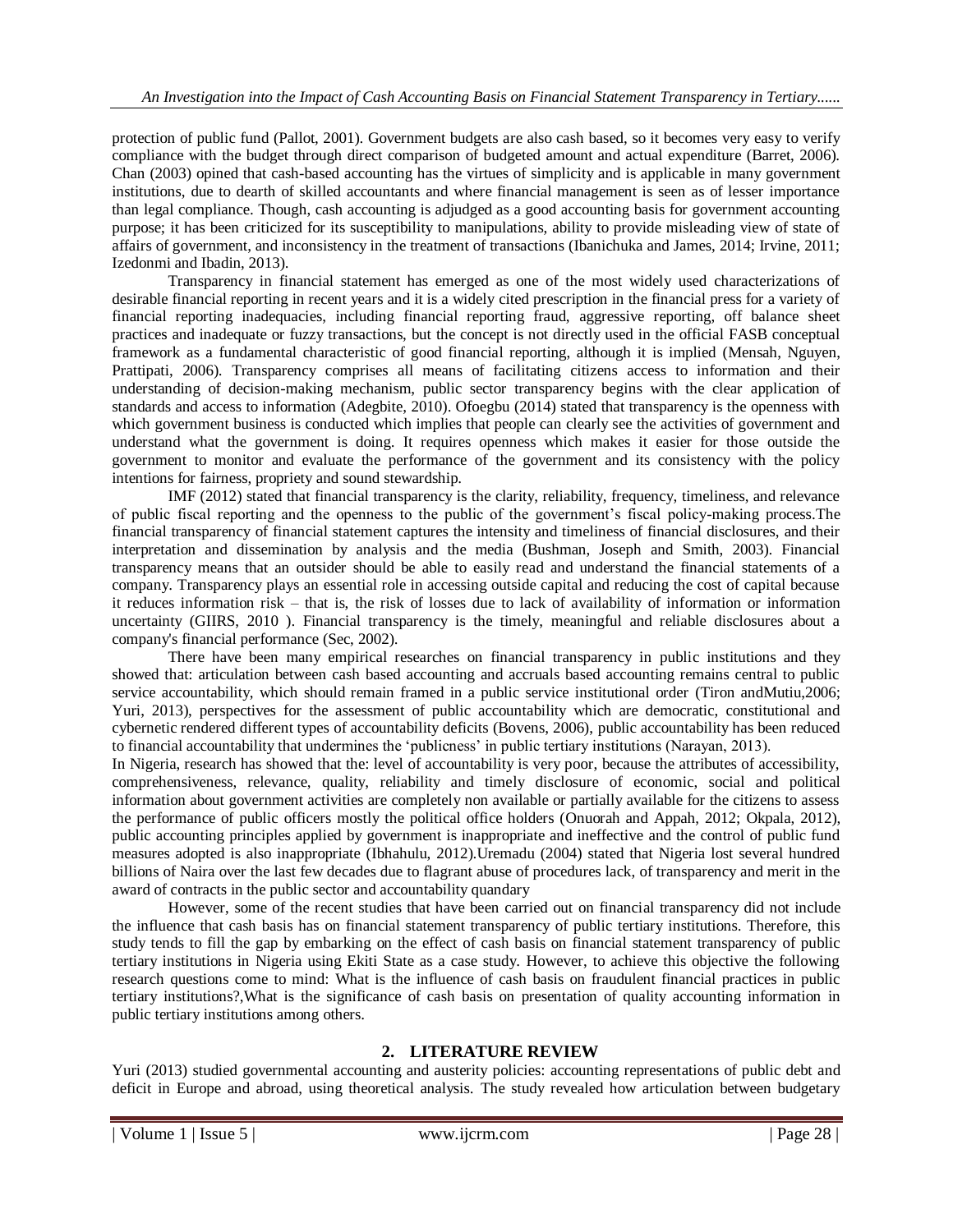accounting and accruals based accounting remains central to public service accountability, which should remain framed in a public service institutional order it belongs to.

Bovens (2006) in his study: analyzing and assessing public accountability: a conceptual framework. The study revealed perspective for the assessment of public accountability which are democratic, constitutional and cybernetic perspective and each of these three perspectives rendered different types of accountability deficits.

Tiron and Mutiu (2006) revealed cash versus accrual accounting in public sector, with the use of descriptive statistics They found out that accounting conventions and procedures need to be made compatible with concepts related to the disbursements of EU funds – commitments, payments, eligible expenditures, etc. Fiscal reporting should be timely, comprehensive and reliable, and identify deviations.

Cenar (2010) assessed cash accounting standardization in the public sector with the use of cross research method. The study showed that there is no invincible assertion regarding the budgeting basis corroborated with the ideal accounting basis used in financial reporting.

Mihály and Attila (2011) reviewed university accounting in post-communist economies in contrast to the anglo-saxon system with the use of empirical analysis. They revealed that the financial reporting of Hungarian public higher education institutions differs greatly from the accrual type of accounting reports used in Anglo-Saxon countries.

Grubišić, Nušinović and Roje (2009) studied towards efficient public sector asset management using empirical design and descriptive statistics. They revealed the lack of accounting and financial expertise resource and cost allocation practice prevent public asset management from being efficient.

Narayan (2013) examined the relationship between accounting and the state in the transformation of public tertiary institutions with the use of ethnographic analysis. The study found out that public accountability has been reduced to financial accountability that undermines the "publicness" in public tertiary institutions.

Ibhahulu (2012) examined the impact of public sector accounting in Nigeria financial control system using Esan south east local government area of Edo state as the case study, with the use of chi-square. He found out that the public accounting principles applied by the said local government area is inappropriate and ineffective and the control of public fund measures adopted is also inappropriate.

Onuorah and Appah (2012) studied accountability and public sector financial management in Nigeria using multiple regression analysis. They revealed that the level of accountability is very poor in Nigeria because the attributes of accessibility, comprehensiveness, relevance, quality, reliability and timely disclosure of economic, social and political information about government activities are completely non available or partially available for the citizens to assess the performance of public officers mostly the political office holders.

Nwaigburui and Markii (2014) studied the impact of the use of accounting information in decision making in the tertiary institutions with the use of chi-square. The study showed that the use of accounting information as it create impact in decision making.

## **3. METHODLOGY**

#### **Population**

The population will consists of members of staff of the internal audit department and Bursary (account) department and other relevant departments as stated under the scope of this study of the three (3) tertiary institutions in Ekiti State. The population as stated in table 1 consists of total of three hundred and ninety eight (398) members of staff in the stated tertiary institutions comprising one hundred and forty two (142) officers in Ekiti State University, one hundred and thirty four (134) officers in Federal Polytechnic Ado Ekiti and one hundred and twenty two (122) officers in College of Education IkereEkiti.

Insert table 1

#### **Sample Size and Sampling Technique**

The famous Yamane technique sample selection techniques will be adopted by the study. The calculation of the sample size will be done as follows:

 $n=\frac{N}{1+N}$ 1+∗ <sup>2</sup>………………………………………………………………………(1) Where  $n =$  the sample size

 $N =$  the population size

 $e =$  acceptable sampling error

 $*$  95% confidence interval is assumed (p=0.5)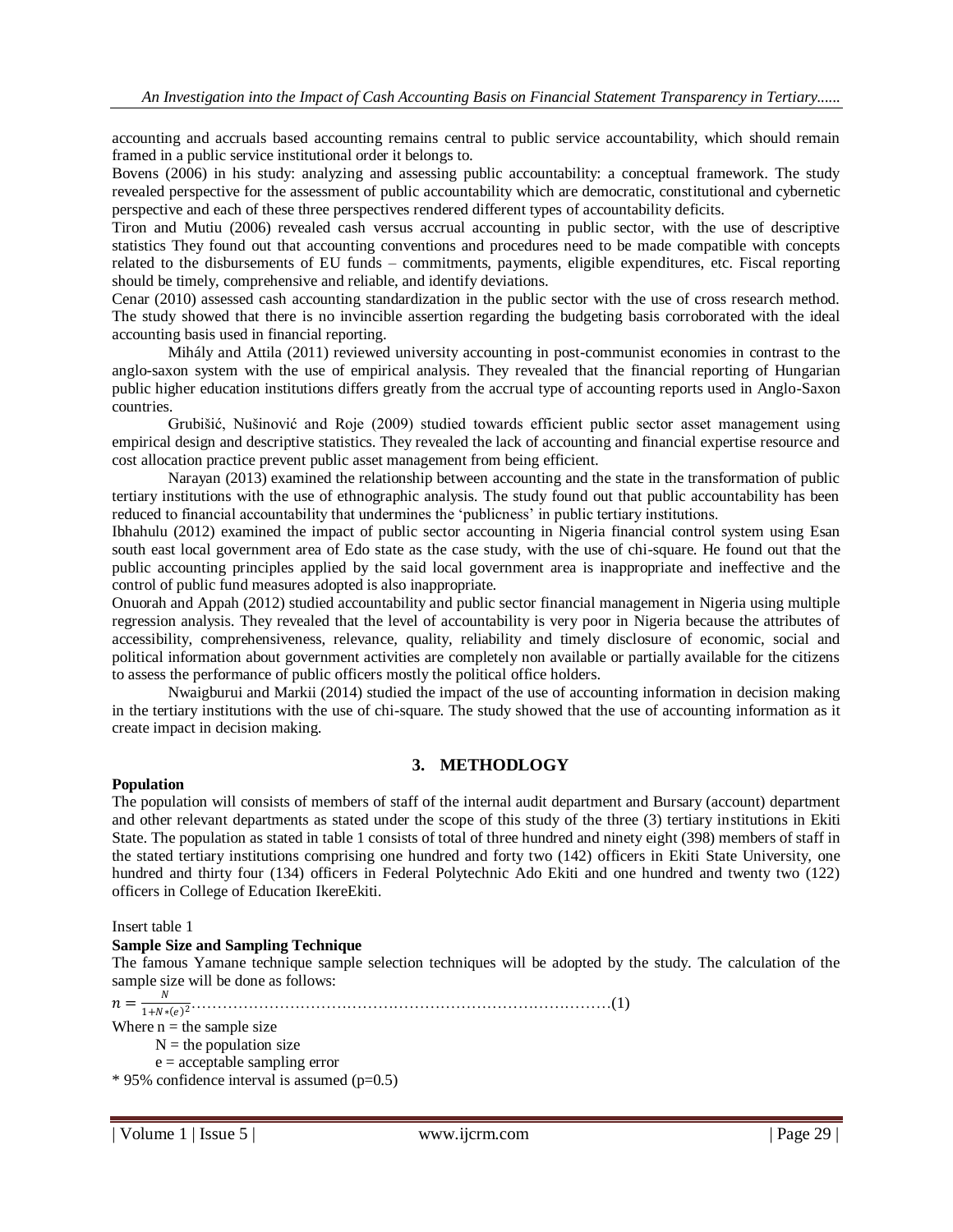Following the formulae, the sample size is stated in table 2 . A total of two hundred and ninety nine(299) members of staff of the stated tertiary institutions comprising a selection of one hundred and five(105) officers for Ekiti State University, Ado-Ekiti, one hundred(100) officers for Federal Polytechnic, Ado-Ekiti, ninety four (94) officers for College of Education, Ikere-Ekiti based on Taro Yamane"s statistical formula and simple random sampling technique are selected.

#### Insert table 2

#### **Instruments and instrumentation**

This study will make use of primary source of data collection, in other to make sure that relevant information is adequately obtained. The data will be collected through the use of a well-structured questionnaire that will be prepared and administered to the members of staff of internal audit department and Bursary (account) department of the stated tertiary institutions" in Ekiti State. The source will be used in other to help proffer solution to the Research Question, because it cannot be answer through the use of secondary data and to obtain firsthand information. The questionnaire will be ranked using four point Likert scale which ranges from "Strongly Agree" to "Agree" to "Disagree" and to "Strongly Disagree". The questionnaire will be drafted to cover the research questions raised in the study, provide the relevant data for the testing of research hypotheses and achieve the broad and specific objectives of the study.

#### **Research Instrument**

The study will use self-administered questionnaire as research instruments to justify survey research to be carried out. Structured questionnaire will be design and the questionnaire will be divided into parts (A and B); part A will be to provide the qualification and educational background of the respondents while part B will be comprises of three (3) sections; Section 1 will consider the influence of cash basis on fraudulent financial practices in public tertiary institutions; Section 2 will ask question on the role of cash basis on the presentation of quality accounting information in public tertiary institutions; Section 3 will explore the relationship between cash basis and public resource management accountability in public tertiary institutions.

#### **Validation and Reliability of Data Collection**

The instruments will be administered on internal auditors and accountants in other tertiary institutions for the purpose of validation and corrections proposed will be effected.

Kaiser Meyer Olken (K M O) and Bartlett's-Test of sphericity (B T O) will be adopted for internal validation of the questionnaire.

#### **Data Analysis Techniques**

The data to be collected through responses given in the questionnaire personally delivered will be analyzed through the use of both descriptive and inferential methods of analyses. The descriptive statistics includes: cross tabulation and simple percentages while the inferential statistics will be: Pearson"s correlation matrix which will be used to seek relationships between study variables and Multiple Regression which will be used to find out the variable with most influence on the dependent variables and ANOVA which will be used to find differences in the respondent because ANOVA test is used to determine the impact independent variables have on the dependent variable in a regression analysis.

#### **4. RESULTS AND DISCUSSION**

#### **Age, sex and qualification distribution of the respondents**

The three institutions covered in the study are analyzed based on the age, sex and qualifications of the respondents. The results are presented in tables 3, 4, and 5.

#### Insert tables 3, 4 and 5

The tables show that we have more male as respondents, which mean that Ekiti State University, Federal Polytechnic and College of Education have more male staff and students than female staff. Also, the tables further show that people above 50 years were not responded much in FEDPOLY and College while EKSU gives lowest number of respondents in age bracket of 30 years below. Majority of the respondents were learned persons, they had at least O' Level qualification but the highest percentage are graduates i.e. first degree respondents.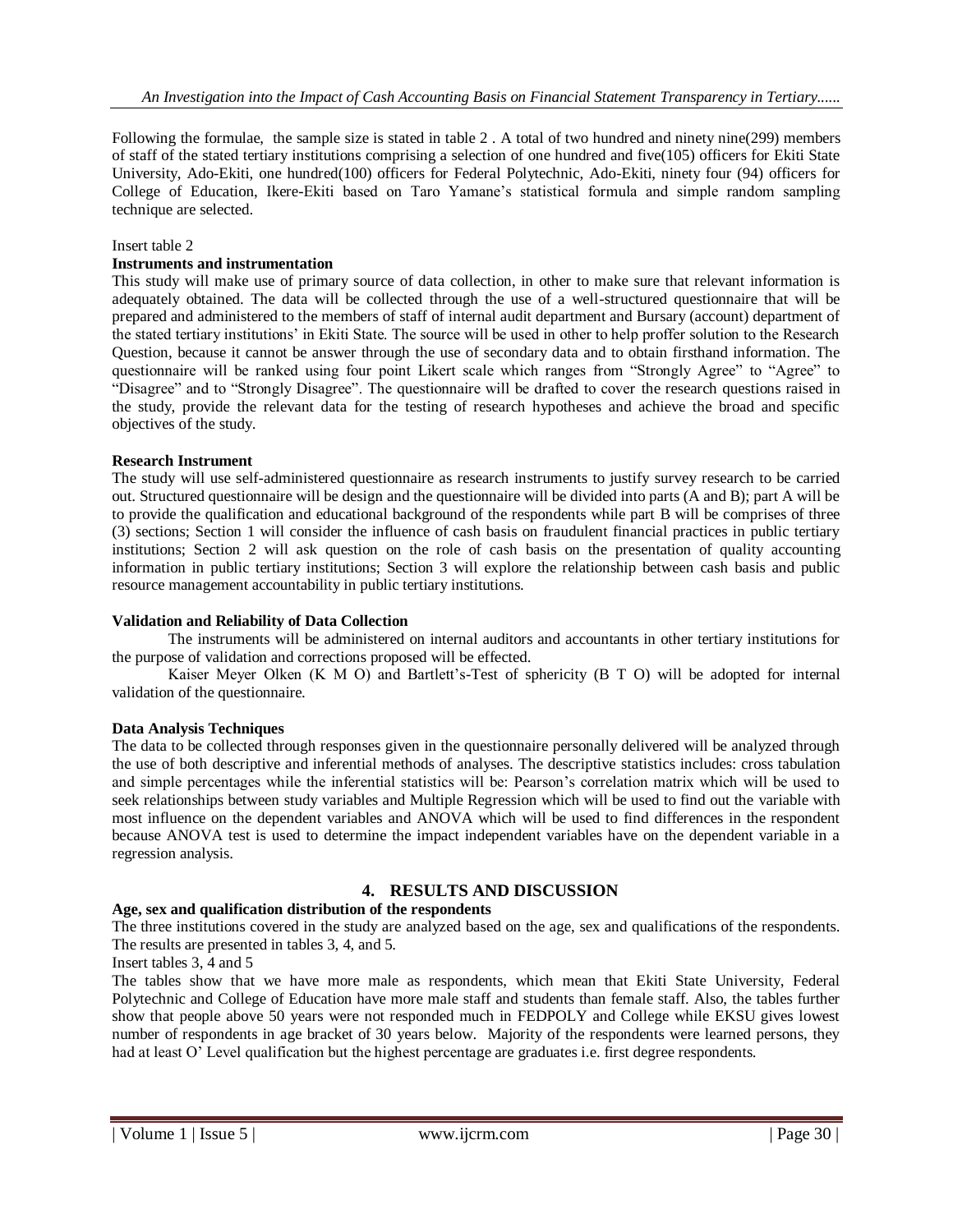## **Regression Analysis: Impact of Cash Accounting Basis on Financial Statement Transparency**

One of the major objectives of this study is to examine the influence of cash accounting on financial statement transparency in the institutions. From the literature the following variables are used to capture cash accounting basis; accurate record of budget ARB, Resource management accountability RMA, Quality accounting information QAI and Fraudulent financial practices FFP. All these are used as the independent variables while, the dependent variable is financial statement transparency.

#### Insert table 6

Table 6 is the regression coefficient table. It is an important table to explain the relationship between two or more variables i.e. explanatory variables and explained variable. From the above table, the constant coefficient gives a positive value of 0.087 implies that if all explanatory variables are held constant, the Financial Statement Transparency will increase by 0.087 units. The beta coefficient of fraudulent financial practices (FFP) variable in the model gives a positive value of 0.162 implies that a unit increase fraudulent financial practices will result in 0.162 units increase in Financial Statement Transparency, the beta coefficient of quality accounting information (QAI) shows a positive value of 0.148, indicates that a unit increase in the variable quality accounting information will result into 0.148 units increase in dependent variable Financial Statement Transparency, the beta coefficient of resource management accountability (RMA) have a positive value of 0.110 which indicates that an increase in the value of RMA leads to 0.110 units increase in Financial Statement Transparency. Also, the coefficient of Accurate Record of Revenue and Cost (ARB) gives 0.105 units and indicates that a unit increase in the ARB will result into 0.105 units in the Financial Statement Transparency.

## **Test for the Significance of Parameters (T-test)**

The T-test is a two tailed test used to test the significance of parameters and can be summarized in the table below. Insert table 7

The table above shows that three explanatory variables (fraudulent financial practices, quality accounting information Resource Management Accountability) are significant because their respective T-calculated is greater than T-tabulated, while the remaining one variable (Accurate Record of Revenue and Cost) is insignificant because T-calculated is lower than T-tabulated. Hence, we accept the  $H_0$  and reject  $H_1$  for insignificant variable while for FFP, QAI and RMA, we accept  $H_1$  (alternative hypothesis) and reject  $H_0$  (null hypothesis) which means that the first three variables are significant in impacting financial statement transparency of public tertiary institutions in Ekiti State through the use of cash accounting basis weapons.

#### **Regression Model Summary**

The table that summarizes the estimated regression that explains the influence of cash accounting basis on financial statement transparency result in table 6 is table 8. It shows all indicators that explains the overall significance of the model.

#### Insert table 8

A). Predictors: (constant), Fraudulent Financial Practices (FFP), Quality Accounting Information (QAI), Resource Management Accountability (RMA) and Accurate Record of Budget (ARB)

B).Dependent variable: Financial Statement Transparency

According to the model summary in Table 8, the R (correlation Coefficient) gives a positive value of 0.928; this indicates that there is a positive relationship between Cash Accounting Basis and Financial Statement Transparency in Public Tertiary Institutions in Ekiti State. The  $R^2$  is a portion of the total variation in the dependent variable which explained by the variation in the independent variables. From the results obtained, R square is equal to 0.863, this implies that there is a linear relationship between Cash Accounting Basis and Financial Statement Transparency in Public Tertiary Institutions in Ekiti State using three different tertiary institutions as proxy. That is, the model was able to account for 86.3% behaviour of cash accounting basis, this is further proven by the adjusted R square which gives a value of 0.769, implying that when all errors are corrected and adjustments are made the model can only account for 76.9% behaviour of Financial Statement Transparency while the remaining 23.1% can be account for by stochastic variables or error terms. The model summary of this study can be said to be capable of explaining the relationship between the explanatory variables and the explained variable.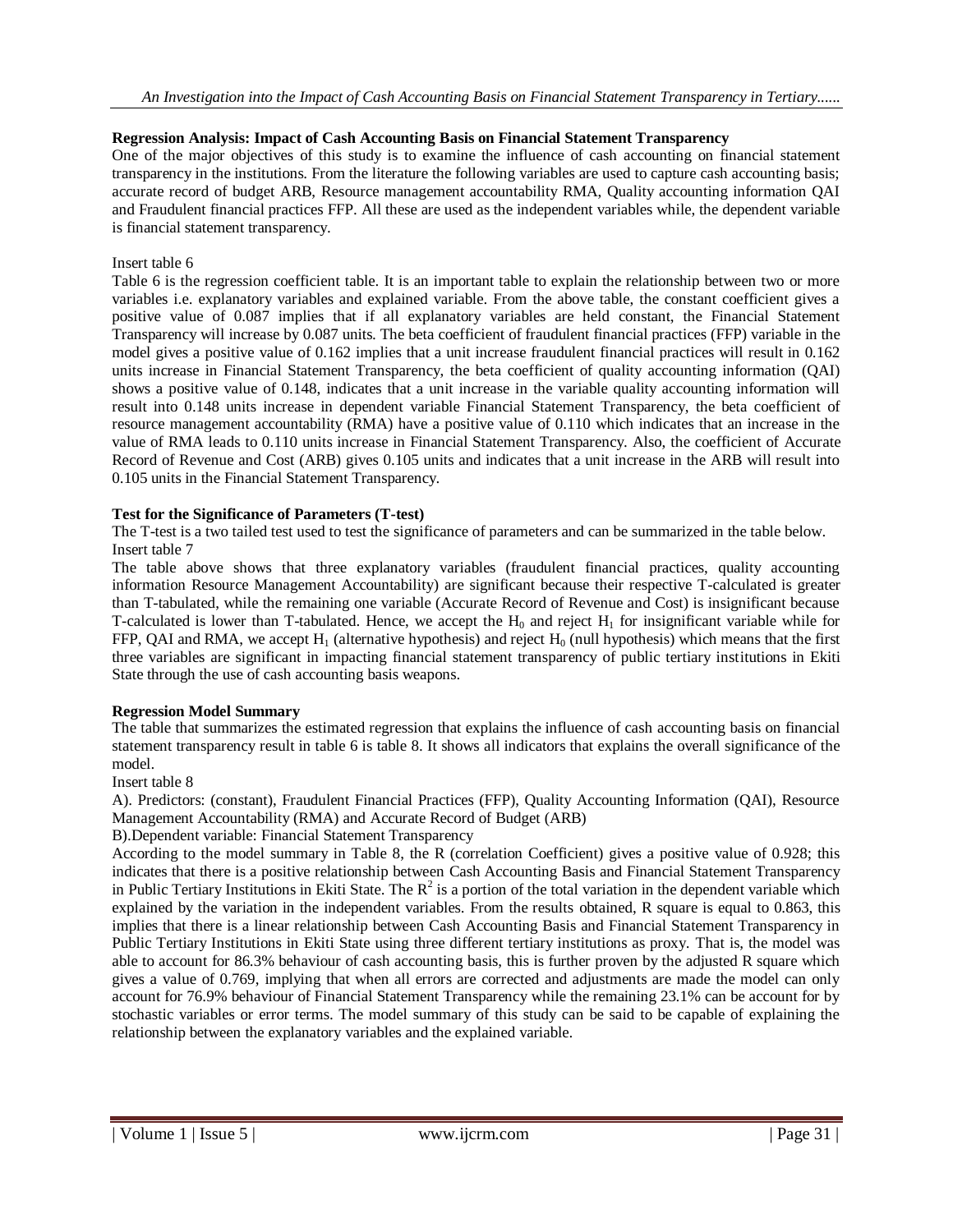#### **Analysis of Variance (ANOVA)**

#### Insert table 9

An analysis of variance (ANOVA) is used to test whether there is a significant linear relationship between the dependent variable and explanatory variables. The ANOVA table indicates that there is a significant linear relationship between the cash accounting basis and financial statement of public tertiary institutions in Ekiti State, the study takes cognizance of three different tertiary institutions from the State which includes University, Polytechnic and College of Education. The next table explains the F-test which the table for F-Tabulated and Fcalculated with their functions in the analysis which is drafted from statistical table and ANOVA table respectively. The F test is used to test the overall significance of a model by comparing the F-calculated with the F-tabulated; the comparison is done below;

#### Insert table 10

From the table above, the F-calculated gives a value greater than the F-tabulated. Hence, we accept  $H_1$  (alternative hypothesis) and reject  $H_0$  (null hypothesis). Thus, it signifies that the overall model is significant and explain further that the three hypotheses stated earlier is rejected and accept the fact that cash accounting basis is significantly impacts on the financial statement transparency of public tertiary institutions in Ekiti State.

## **5. CONCLUSIONS AND RECOMMENDATIONS**

Following the findings from the study, it can be concluded that there exist a linear relationship between fraudulent financial practices and Financial Statement Transparency. Considering the coefficient of fraudulent financial practices (FFP) variable which gave a positive value of 0.162 implies that a unit increase in fraudulent financial practices will result in 0.162 units increase in Financial Statement Transparency. This implies that the higher the financial fraudulent practices the higher the level of financial statement transparency. The implication of the conclusion is that fraudulent financial practices will also prompt more financial transparency.

Quality accounting information has direct relationship with financial statement transparency. Also considering the value of its coefficient which is positive it implies that a unit increase in QAI will lead to 0.148 units of financial statement transparency. The conclusion here is in line with the current practices in the public service where quality information has added to operational efficiency of the organization. Therefore this conclusion is supporting the current practice that quality accounting information is very germane in promoting financial statement transparency in the institutions under investigation.

Also, resource management accountability has significant direct relationship with financial statement transparency. This implies that a unit increase in resources management accountability will lead to 0.110 units in financial statement transparency. The implication of the findings here shows that the level resource management in these academic institutions is very important for promoting financial statement transparency

Finally, Accurate Record and cost of Revenue has a direct relationship with financial statement transparency but insignificant. The implication is that accurate record and cost of revenue have not been effective in promoting financial statement transparency in these three institutions.

#### **REFERENCES**

- [1] Adams, R.A (2013), Public Sector Accounting and finances, Lagos; Corporation Published.
- [2] Adesina, A. (2005). Basic Accounting Theory Formation. Charity associates. Ile-Ife
- [3] Adegite, E. O. (2010). Accounting, Accountability and National Development, Nigerian Accountant, 43(1) pp. 56-64.
- [4] Adriana and Alexandra (2014), ―Cash Versus Accrual Accounting in Public Sectorǁ, Social Science Research Network, http://papers/ssrm/com
- [5] Ahn, P., Jacobs, K., Lim, D. and Mook, K. (2014). Beyond self-evident: Recognising the problematic political context of accrual accounting adoption in South Korea. Financial Accountabilityand Management,  $30(1)$ ,  $25 - 48$ .
- [6] Bushman, R.M. and Smith A.J., (2001).Financial Accounting Information and Corporate Governance.Journal of Accounting and Economics, 32:1-3, pp.237-333
- [7] Bushman, R., M. and Smith, A. J., (2003). Transparency, Financial Accounting Information, and Corporate Governance", FRBNY Economic Policy Review, pp. 65-87.
- [8] Coy, D., Fisher, M., Buchanan, J., and Tower, G., (1997). Recipients of public sector annual reports: theory and empirical study compared. British accounting review 29(1).103-127.
- [9] Davidson, S. (1997). Financial reporting by state and local governmentsunits.University of chichago.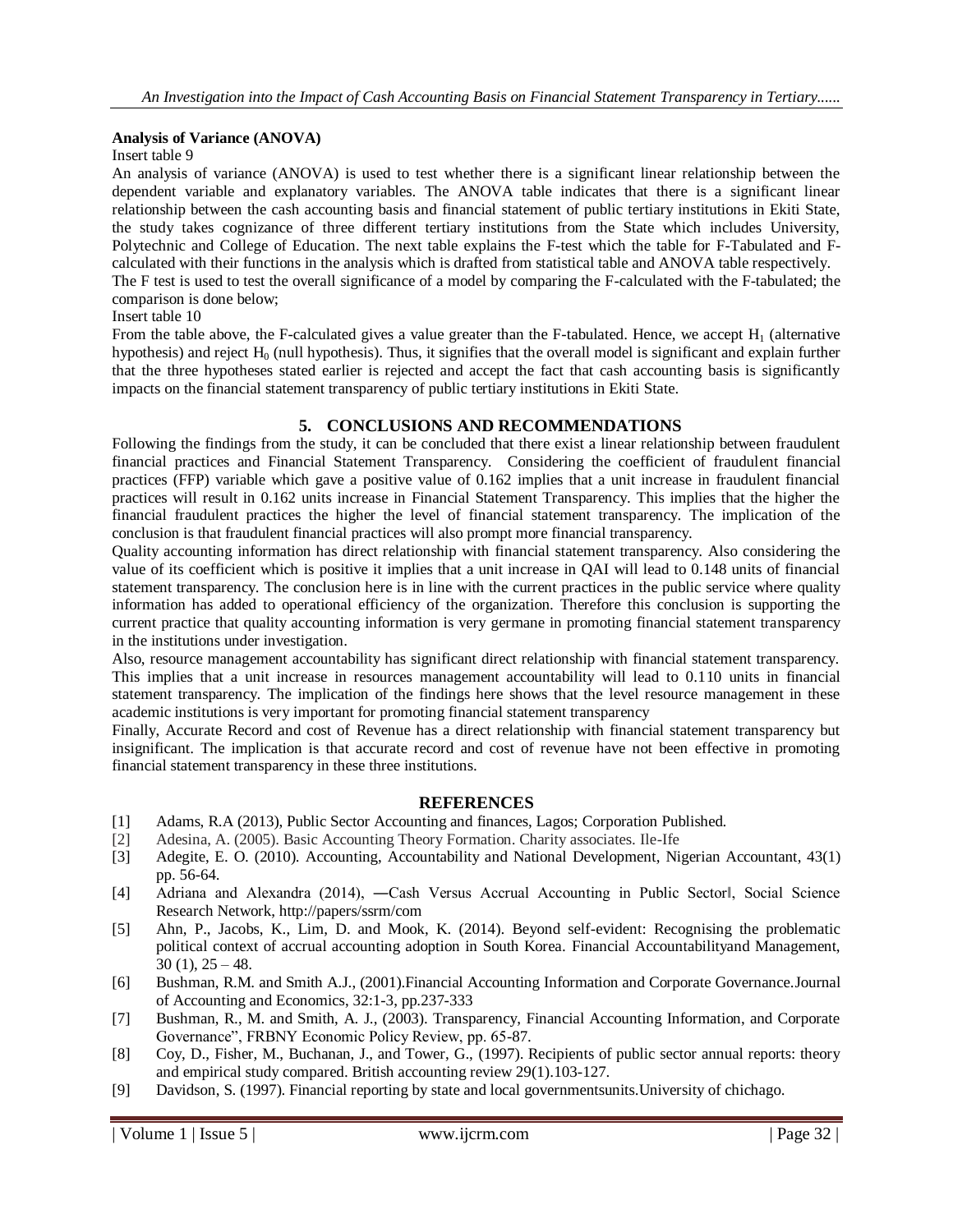- [10] Ezegbe , C. (2000). Ethic in the implementation of Universal Basic Education for Nomadic Population in Nigeria. A Paper presented in the National Seminar on UBE for Nomadic. August 25, 2000.
- [11] Fama, E., (1980). Agency Problems and the Theory of the Firm. Journal of Political Economy 88, pp. 288- 307.
- [12] Ibanuchuka, E. and James, O. (2014). A critique of cash based accounting and budget implementation in Nigeria. European Journal of Accounting, Auditing and Finance Research, 2 (3), 69 –83.
- [13] Ibhahulu, O.M.(2012). Impact of Public Sector Accounting in Nigeria Financial Control System.Faculty of Management and Social sciences caritas University Publishing. Enugu.
- [14] Mulgan, R., (2003). Holding Power to Account: Accountability in Modern Democracies, Basingstoke:
- [15] Narayan, A. K., (2013). The role of government and accounting in the development of academic research commercialization: The New Zealand experience. Accounting History, 17(3-4), pp.311-329.
- [16] Ugwoke, R.O., and Onyeanu, E.O., (2013). Inadequacies and Redundancies in the Principal Financial Authorities that guide Public Sector Accounting and Financial Management in Nigeria. Research Journal of Finance and Accounting, 4(1) 2222-2847 www.iiste.org
- [17] Uremadu, S.O. (2004). Journal of Public Administration and Police Research Vol. 3(6) pp. 174-183 Academic journal
- [18] Yuri, B. (2013).Governmental Accounting and Austerity Policies: Accounting Representations of Public Debt and Deficit in Europe and Abroad. Accounting, Economics and Law Research Network Conference.1- 25.
- [19] Zucker, L. G., (1987). The Role of Institutionalization in Cultural Persistence. American Sociological Review, 42(5), pp. 726-743.

| <b>Respondents Category</b>       | Relevant Members of<br>staff |
|-----------------------------------|------------------------------|
| Ekiti State University, Ado-Ekiti | 142                          |
| Federal Polytechnic, Ado-Ekiti    | 134                          |
| College of Education, Ikere-Ekiti | 122                          |
| <b>Total</b>                      | 398                          |

#### **Table 1: Population distribution for the study**

*Source: Authors computation*

#### **Table 2: Sample size distribution for the study**

| <b>Respondents Category</b>       | Relevant Members of<br>staff |
|-----------------------------------|------------------------------|
| Ekiti State University, Ado-Ekiti | 105                          |
| Federal Polytechnic, Ado-Ekiti    | 100                          |
| College of Education, Ikere-Ekiti | 94                           |
| <b>Total</b>                      | 299                          |

*Source: Authors computation*

#### **Table 3:Sex Distribution of Respondents**

| Gender | Frequency<br>EKSU POLY COE |     |    | Percent |     |      | <b>Cumulative Percent</b> |     |      |
|--------|----------------------------|-----|----|---------|-----|------|---------------------------|-----|------|
| Male   | 87                         | 75  | 60 | 82.9    | 75  | 63.2 | 82.9                      | 75  | 63.8 |
| Female | 18                         | 25  | 34 | 17.1    | 25  | 35.8 | 100                       | 100 | 100  |
| Total  | 105                        | 100 | 94 | 100     | 100 | 99   |                           |     |      |

**Source:** *Author's Computation*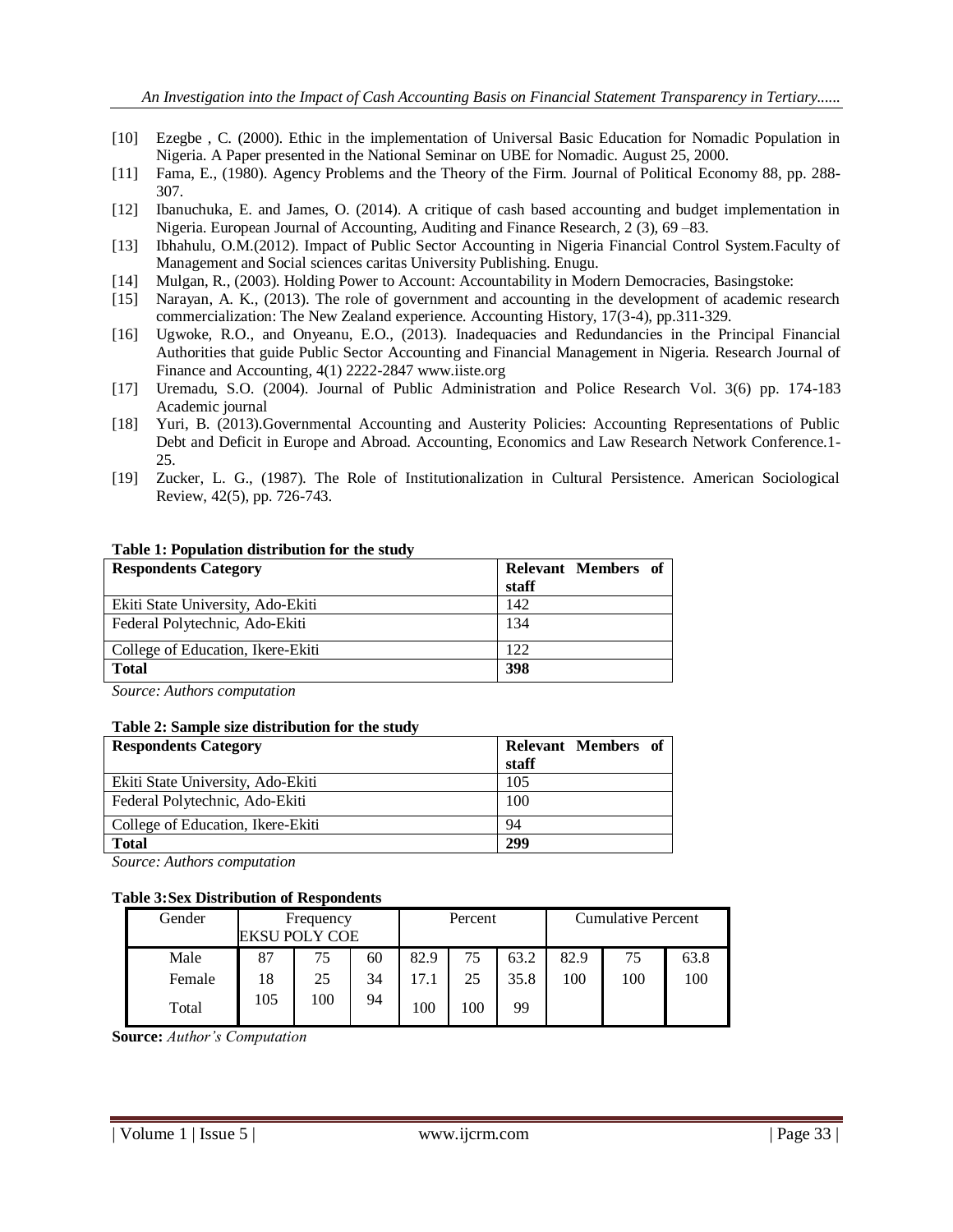| Qualifications      |          | Frequency |    | Percent  |          | Valid Percent |          | <b>Cumulative Percent</b> |          |          |          |          |
|---------------------|----------|-----------|----|----------|----------|---------------|----------|---------------------------|----------|----------|----------|----------|
| Sch. Leaving        | $\theta$ | 0         | 0  | $\Omega$ | $\theta$ | $\Omega$      | $\theta$ | $\theta$                  | $\Omega$ | $\Omega$ | $\Omega$ | $\theta$ |
| O' Levels           |          | 4         | 34 | 4.8      | 4        | 36.2          | 4.8      | $\overline{4}$            | 35.8     | 4.8      | 4        | 36.2     |
| <b>First Degree</b> | 96       | 96        | 60 | 91.4     | 96       | 63.8          | 91.4     | 96                        | 63.2     | 96.2     | 100      | 100      |
| M.Sc.               | 4        | 0         | 0  | 3.8      | 0        | $\theta$      | 3.8      | $\theta$                  | $\Omega$ | 100      |          |          |
| Ph.D                | $\theta$ | 0         | 0  | $\Omega$ | 0        | 0             | 0        | $\theta$                  | $\Omega$ |          |          |          |
| Total               | 105      | 100       | 94 | 100      | 100      | 100           | 100      | 100                       | 99       |          |          |          |

## **Table 4. Respondents'Academic Qualification**

**Source:***Author's Computation.*

## **Table 5: Age Group Distribution**

| Groups    | Frequency |     | Percent |      |     | <b>Cumulative Percent</b> |      |     |      |
|-----------|-----------|-----|---------|------|-----|---------------------------|------|-----|------|
| Under 30  |           | 25  | 25      | 10.5 | 25  | 26.3                      | 10.5 | 25  | 26.6 |
| $31 - 40$ | 55        | 45  | 39      | 52.4 | 45  | 41.1                      | 62.9 | 70  | 68.1 |
| $41 - 50$ | 25        | 19  | 19      | 23.8 | 19  | 20                        | 86.7 | 89  | 88.3 |
| Above 50  | 14        | 11  | 11      | 13.3 | 11  | 11.6                      | 100  | 100 | 100  |
| Total     | 105       | 100 | 94      | 100  | 100 | 99                        |      |     |      |

**Source:***Author's Computation.*

## **Table 6: Regression results**

| Model      |      | Unstandardized Coefficients Standardized | Coefficients |       | Sig. |
|------------|------|------------------------------------------|--------------|-------|------|
|            | IB   | Std. Error                               | <b>B</b> eta |       |      |
| (Constant) | .087 | .140                                     |              | .732  | .466 |
| <b>FFP</b> | .162 | .080                                     | .247         | 2.516 | .001 |
| QAI        | .148 | .075                                     | .262         | 2.902 | .001 |
| <b>RMA</b> | .105 | .082                                     | .085         | 1.845 | .302 |
| <b>ARB</b> | .110 | .084                                     | .068         | 1.249 | .407 |

Source: Authors computation using*SPSS17*

## **Table 7: Test of statistical significance**

| Variables  | T calculated | T tabulated | Remark         |
|------------|--------------|-------------|----------------|
| <b>FFP</b> | 2.516        | .827        | Significance   |
| QAI        | 2.902        | .827        | Significance   |
| <b>RMA</b> | 1.845        | .827        | Significance   |
| <b>ARB</b> | .249         | .827        | Insignificance |

**Source:** *Authors computation*

#### **Table 8:Model summary**

| Model | v     | <b>R</b> square | <b>Adjusted R</b> | Std error of the | Durbin  |  |  |
|-------|-------|-----------------|-------------------|------------------|---------|--|--|
|       |       |                 | square            | estimate         | Watson  |  |  |
|       | 0.928 | 0.863           | 0.769             | በ 712112         | 2.41213 |  |  |
|       |       |                 |                   |                  |         |  |  |

**Source:** Authors computation using *SPSS 17.*